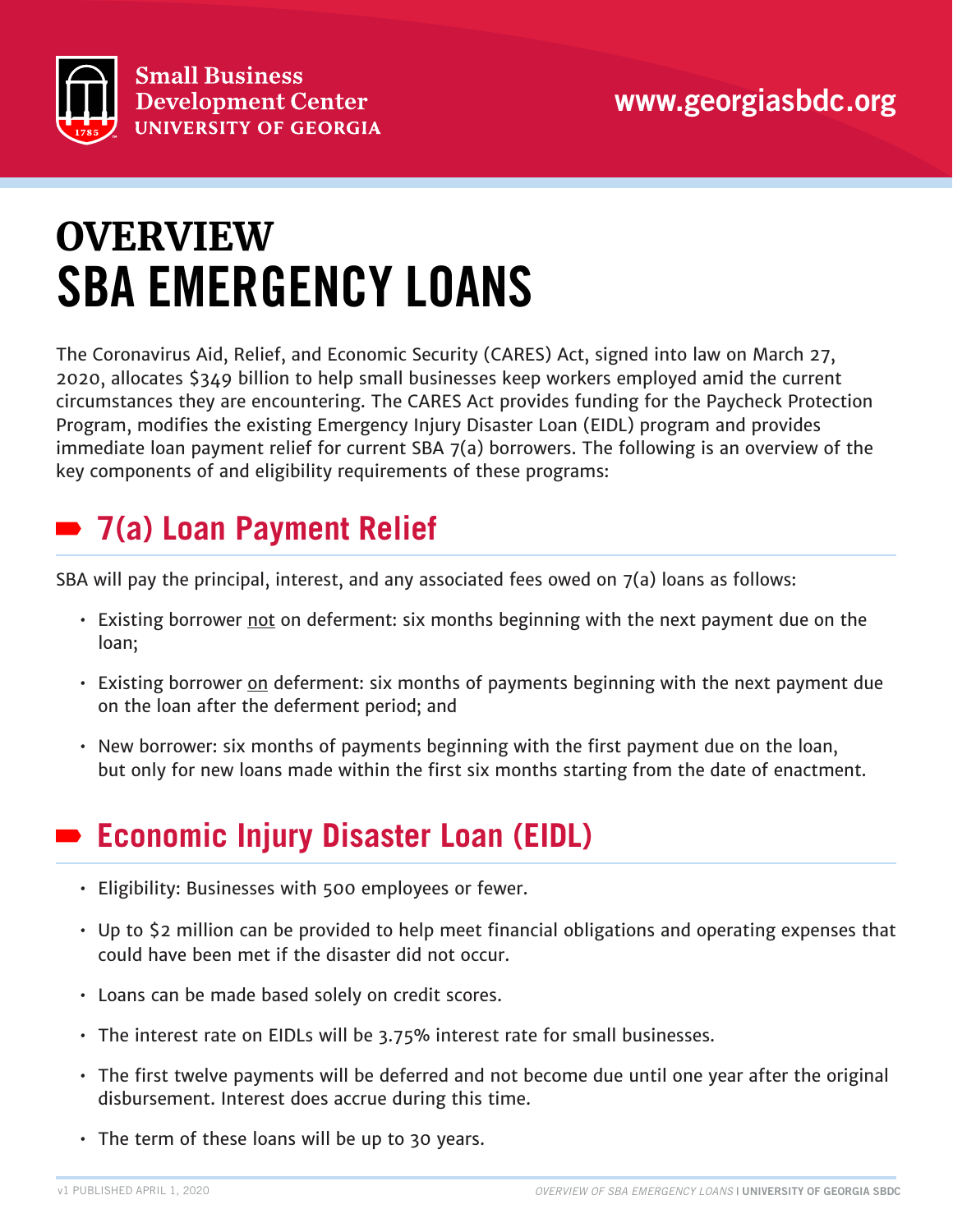# **Economic Injury Disaster Loan (EIDL) Advance**

- For those that apply for the Economic Injury Disaster Loan (EIDL), an advance of up to \$10,000 will be provided to small businesses within several days of applying for the loan.
- The advance does not need to be repaid, even if the grantee is subsequently denied an EIDL.
- Funds can be used to provide paid sick leave to employees, maintain payroll, meet increased production costs due to supply chain disruptions, or pay business obligations, including debts, rent and mortgage payments.
- Eligibility: Advances are available to small businesses, sole proprietors, independent contractors, tribal businesses, as well as cooperatives and employee-owned businesses in operation on January 31, 2020.

### **Small Business "Paycheck Protection Program" (PPP)**

- A new \$349 billion lending program under the existing SBA 7(a) program. The SBA guarantee of PPP loans will be 100% through the end of 2020. PPP loan payments will be deferred for a minimum of six and up to 12 months. Loans will be administered through local and regional banks; any federally regulated bank may become an SBA lender for this purpose. The Department of the Treasury will issue regulations for these loans quickly.
- $\cdot$  The interest rate will not exceed 4%. Rate is currently fixed at 0.5%.
- Eligibility:
	- Small businesses as defined by SBA size standards, generally up to 500 employees, but up to 1,500 employees depending on the sector as certain sectors are based on revenue.
	- Sole proprietors, the self-employed, and independent contractors.
- Regulatory Streamlining:
	- SBA's standard "no credit elsewhere" test is waived.
	- No personal guarantee or collateral required.
	- No additional fees will be applied to these loans.
- Size of loans: Up to \$10 million. Loan amount is based on recent payroll costs, compensation paid to individuals, including the self-employed. Compensation in excess of \$100,000 a year to any individual is excluded.
- Requirements: The business must certify the loan will be used to retain workers, maintain payroll, make mortgage or lease payments, and pay utilities.
- Loans may be forgiven, up to an amount equaling eligible payroll, mortgage interest, rent and utility cost, incurred during the 8 week period starting from loan origination. Compensation in excess of \$100,000 a year to any individual will not qualify for forgiveness.
	- Loan forgiveness is reduced by layoffs or pay reductions in excess of 25%.
	- Loan forgiveness is not treated as taxable income.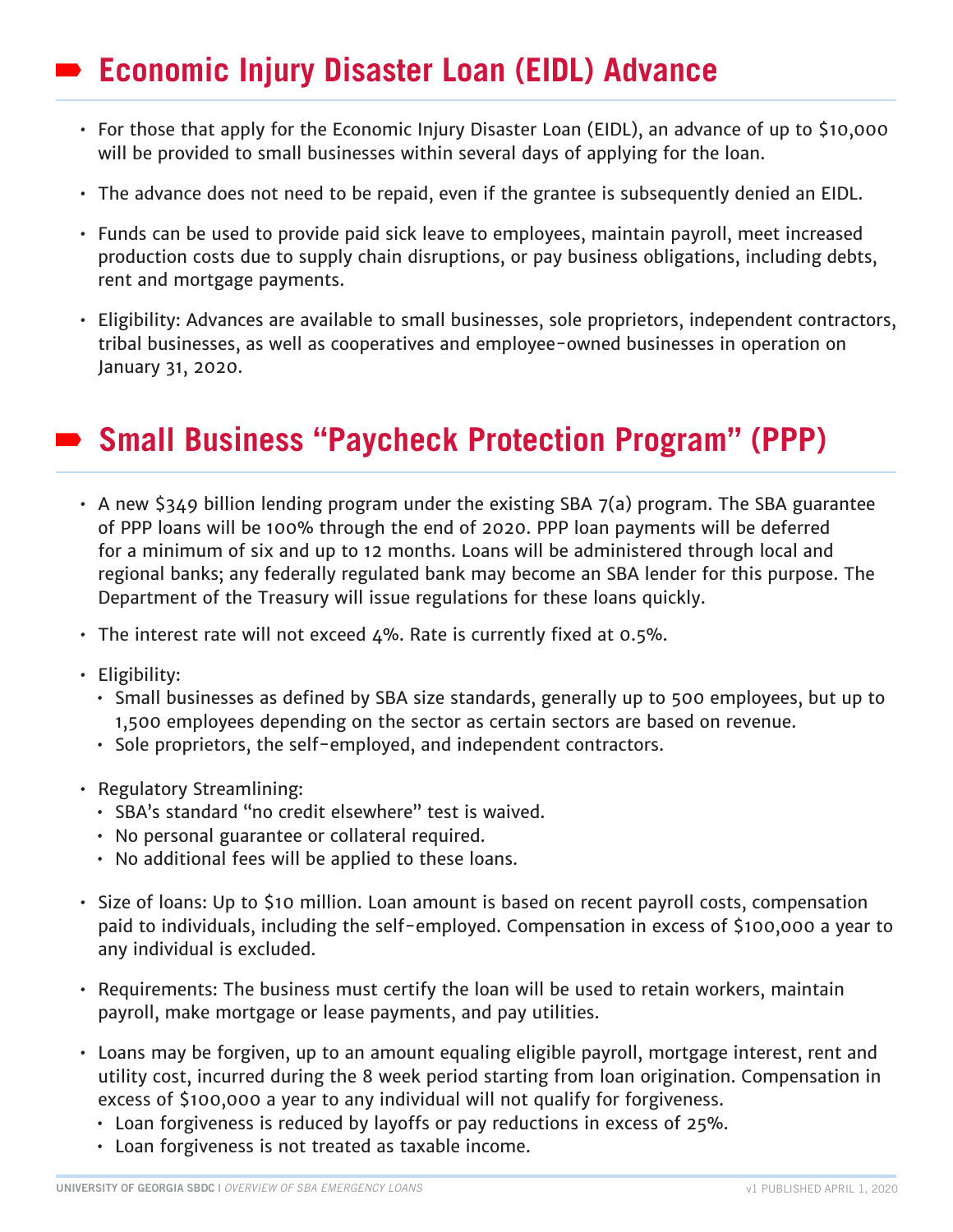#### **Comparison**

| <b>OVERVIEW</b>             | <b>EIDL</b>                                                                                                                                                           | <b>EIDL ADVANCE</b>                                                                                                                                                                                                                                               | <b>PPP</b>                                                                                                                                                                                                                                                                                                                                 |
|-----------------------------|-----------------------------------------------------------------------------------------------------------------------------------------------------------------------|-------------------------------------------------------------------------------------------------------------------------------------------------------------------------------------------------------------------------------------------------------------------|--------------------------------------------------------------------------------------------------------------------------------------------------------------------------------------------------------------------------------------------------------------------------------------------------------------------------------------------|
| Lender                      | <b>SBA</b>                                                                                                                                                            | <b>SBA</b>                                                                                                                                                                                                                                                        | SBA 7(a) Approved Lender                                                                                                                                                                                                                                                                                                                   |
| Maximum Loan Amount \$2MM   |                                                                                                                                                                       | Advance of up to \$10,000                                                                                                                                                                                                                                         | 2.5x average monthly payroll costs capped<br>at \$100K per employee, maximum of<br>\$10MM per borrower                                                                                                                                                                                                                                     |
| <b>Application Deadline</b> | December 31, 2020                                                                                                                                                     | December 31, 2020                                                                                                                                                                                                                                                 | June 30, 2020                                                                                                                                                                                                                                                                                                                              |
| <b>Eligible Borrowers</b>   | Businesses that meet the<br>SBA size standards                                                                                                                        | - 500 or fewer employees<br>- Sole proprietorship (with<br>or without employees or as<br>independent contractors)<br>- Cooperative of 500 or fewer<br>employees<br>- ESOP (500 or fewer employees)<br>- Tribal small business concern<br>(500 or fewer employees) | Businesses with <500 employees<br>Businesses in NAICS 72 with <500 em-<br>ployees per individual location.                                                                                                                                                                                                                                 |
| Use of Proceeds*            | - Payroll<br>- Rent<br>- Utilities<br>- Interest on debt occurred<br>- Accounts payable<br>- Some bills that could have<br>been paid had the disaster<br>not occurred | - Payroll<br>- Rent<br>- Utilities<br>- Interest on debt occurred<br>- Accounts payable<br>- Some bills that could have<br>been paid had the disaster not<br>occurred                                                                                             | - Payroll<br>- Interest on mortgage payments<br>(principal or prepayments excluded)<br>- Rent<br>- Utilities<br>- Interest on any debt incurred prior to<br>Feb. 15, 2020                                                                                                                                                                  |
| <b>Collateral</b>           | No collateral for loan<br>amounts up to \$25,000                                                                                                                      | N/A                                                                                                                                                                                                                                                               | Waived                                                                                                                                                                                                                                                                                                                                     |
| <b>Personal Guarantee</b>   | No personal guarantee<br>for loan amounts up to<br>\$200,000                                                                                                          | N/A                                                                                                                                                                                                                                                               | Waived                                                                                                                                                                                                                                                                                                                                     |
| <b>Affiliation</b>          | Applicable                                                                                                                                                            | Waived                                                                                                                                                                                                                                                            | Applicable                                                                                                                                                                                                                                                                                                                                 |
| <b>No Credit Elsewhere</b>  | Waived                                                                                                                                                                | Waived                                                                                                                                                                                                                                                            | Waived                                                                                                                                                                                                                                                                                                                                     |
| <b>Forgiveable</b>          | No                                                                                                                                                                    | Yes                                                                                                                                                                                                                                                               | Yes, up to 100%. Forgiveness of<br>indebtedness of an amount equal to the<br>sum of the qualified costs incurred and<br>payments made during the covered period<br>(8-week period following loan origination).<br>Forgiveness portion may be reduced by<br>a reduction in retained employees or<br>reduction in pay of retained employees. |
| Interest                    | 3.75%                                                                                                                                                                 | N/A                                                                                                                                                                                                                                                               | Up to 4% for non-forgiven portion<br>Currently fixed at 0.5%                                                                                                                                                                                                                                                                               |
| <b>Term</b>                 | Up to 30 Years                                                                                                                                                        | N/A                                                                                                                                                                                                                                                               | Up to 10 years for non-forgiven portion<br>Currently 2 years                                                                                                                                                                                                                                                                               |
| <b>Prepayment Penalty</b>   | None                                                                                                                                                                  | N/A                                                                                                                                                                                                                                                               | None                                                                                                                                                                                                                                                                                                                                       |